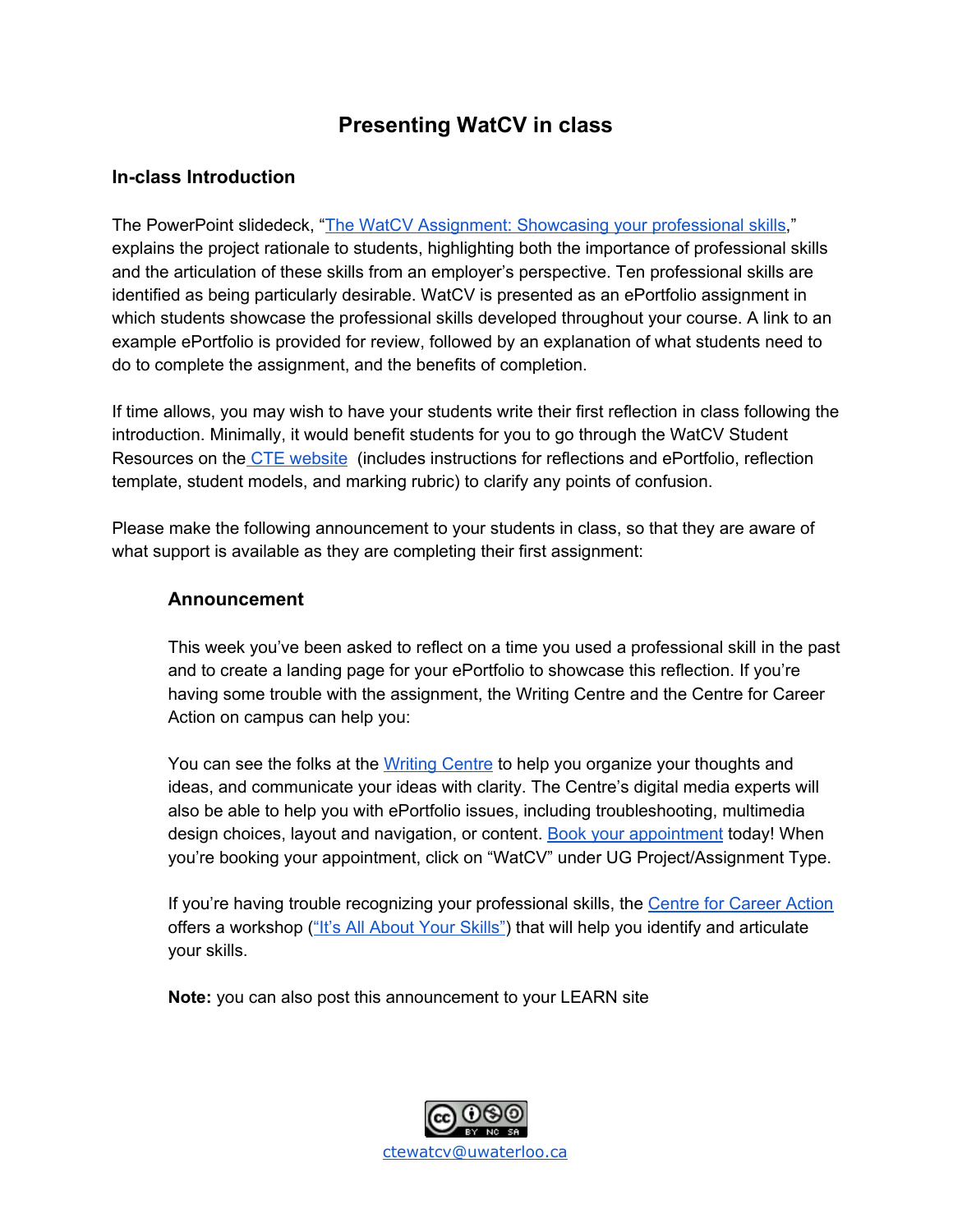# Highlighting WatCV features to students

The goal of the **WatCV ePortfolio** is to help students [b](http://cte-blog.uwaterloo.ca/?p=5116)ridge the ['articulation](http://cte-blog.uwaterloo.ca/?p=5116) of skills' gap, and does so by having students follow a specific framework to create and structure the ePortfolio. The WatCV ePortfolio focuses on helping students identify, articulate, and persuasively demonstrate the implicit, transferable, professional skills and competencies that they develop within a course context when they complete course activities and assignments. (NOTE: instructors must draw students' attention to these skills by explicitly stating where, when and how these skills are deployed while completing course assignments). The STAR format (Situation/Task, Action, Result) is used to guide the students through the process of articulating these skills and prepares them for a Behavior Based Interview (BBI) question that asks the interviewee to "Tell me about a time when you…" The STAR reflection is combined with digital evidence of a particular professional skill and associated behavior that the student deployed to complete a course assignment.

The WatCV ePortfolio presentation, then, highlights the transferable skills or competencies the student has developed, through a reflection that articulates how the student deployed particular skills and associated behaviours to address a particular situation. A digital artifact provides evidence of the actions the student undertook, enhancing the reflection and accompanying the STAR reflection in the ePortfolio.

# **Notice the structure of Danielle's WatCV ePortfolio below**

### **1. On the landing page, Danielle highlights the skills she has - I make connections; I solve problems**.

In contrast to a WatCV ePortfolio, students often use ePortfolios to showcase the work they have done in the past, rather than the skills they have developed and can use in the future in a different context. The WatCV ePortfolio changes the focus of the presentation so that the transferable skills are the focus of the ePortfolio rather than products of learning. This structure is important because employers and graduate schools are interested in how students can transfer professional skills they have learned in one situation and apply it to a different and new situation. Danielle may choose to highlight different skills for a different audience in a different presentation.

**2.** Danielle then focuses on three assignments and highlights, for each assignment, **one particular skill and associated behaviours she deployed** to help complete a particular assignment. For example, her reflection on Assignment 1 focuses on the skill – teamwork.

**On her skills reflection page for each assignment,** she uses the STAR format to discuss one particular skill and associated behaviour she used to complete the assignment or activity. She may have used a number of specific skills to complete the assignment, but she will focus on only one of them so that she can focus attention on that skill, **describing to the audience the context** in which the skill was deployed, and devoting most of the response to vividly articulating the **actions she took** to complete the activity. She completes the reflection by

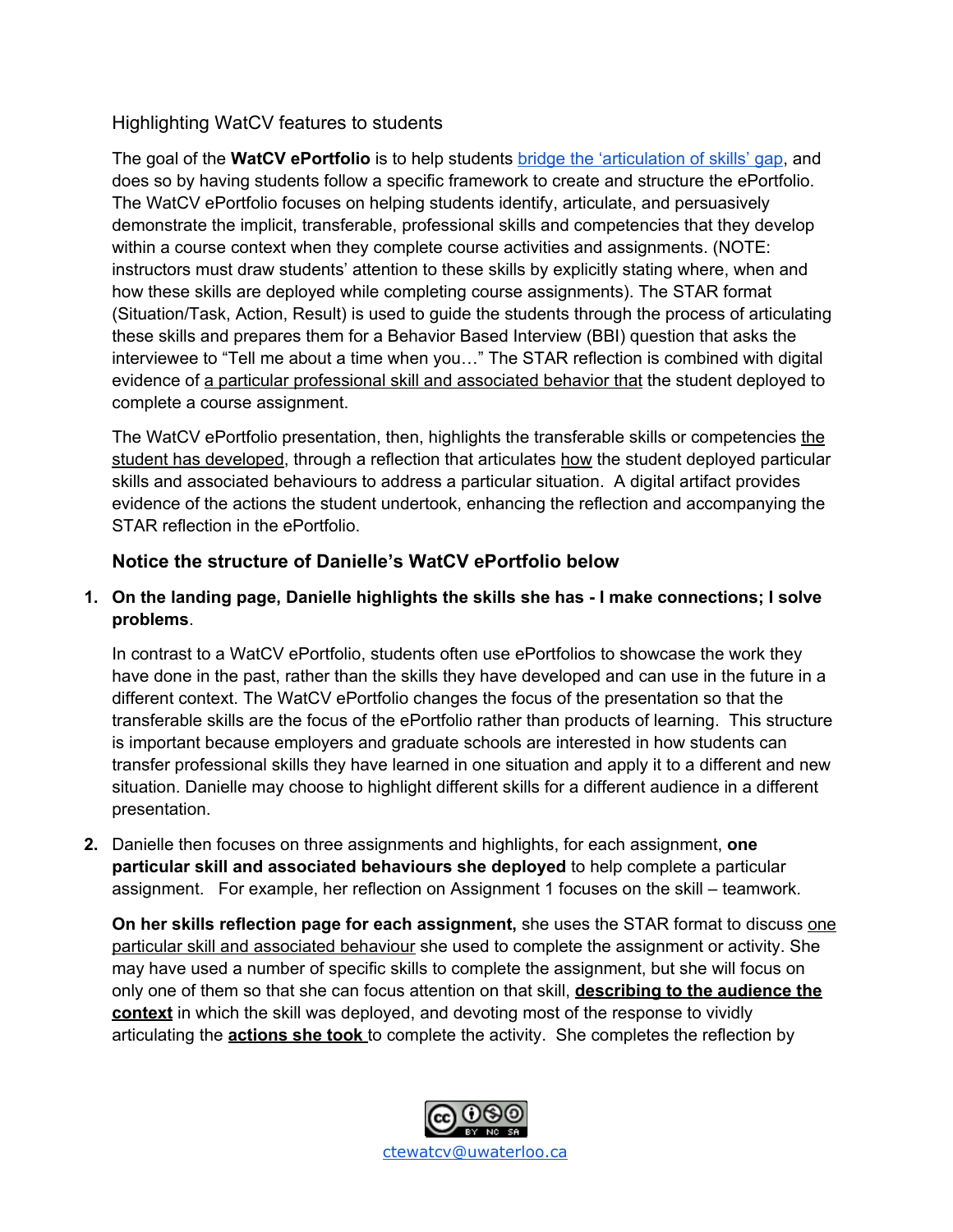**describing the results**, **what** she learned from the experience, and **how** she might call upon this skill and associated behaviour to address a situation or task in a different situation.

The digital artifact that accompanies the reflection is **evidence of an action she took** to resolve the situation or task, for example, taking her team through a brainstorming activity using post-it notes to cluster similar responses from her team.



My students tell me they already have an ePortfolio and want to use that instead of the WatCV format. What do I tell them?

ePortfolios can be used for many purposes including

- showcasing achievements to next-stage stakeholders such as employers and graduate school
- documenting one's own process of learning
- demonstrating goal setting, planning and showing evidence of personal growth and development